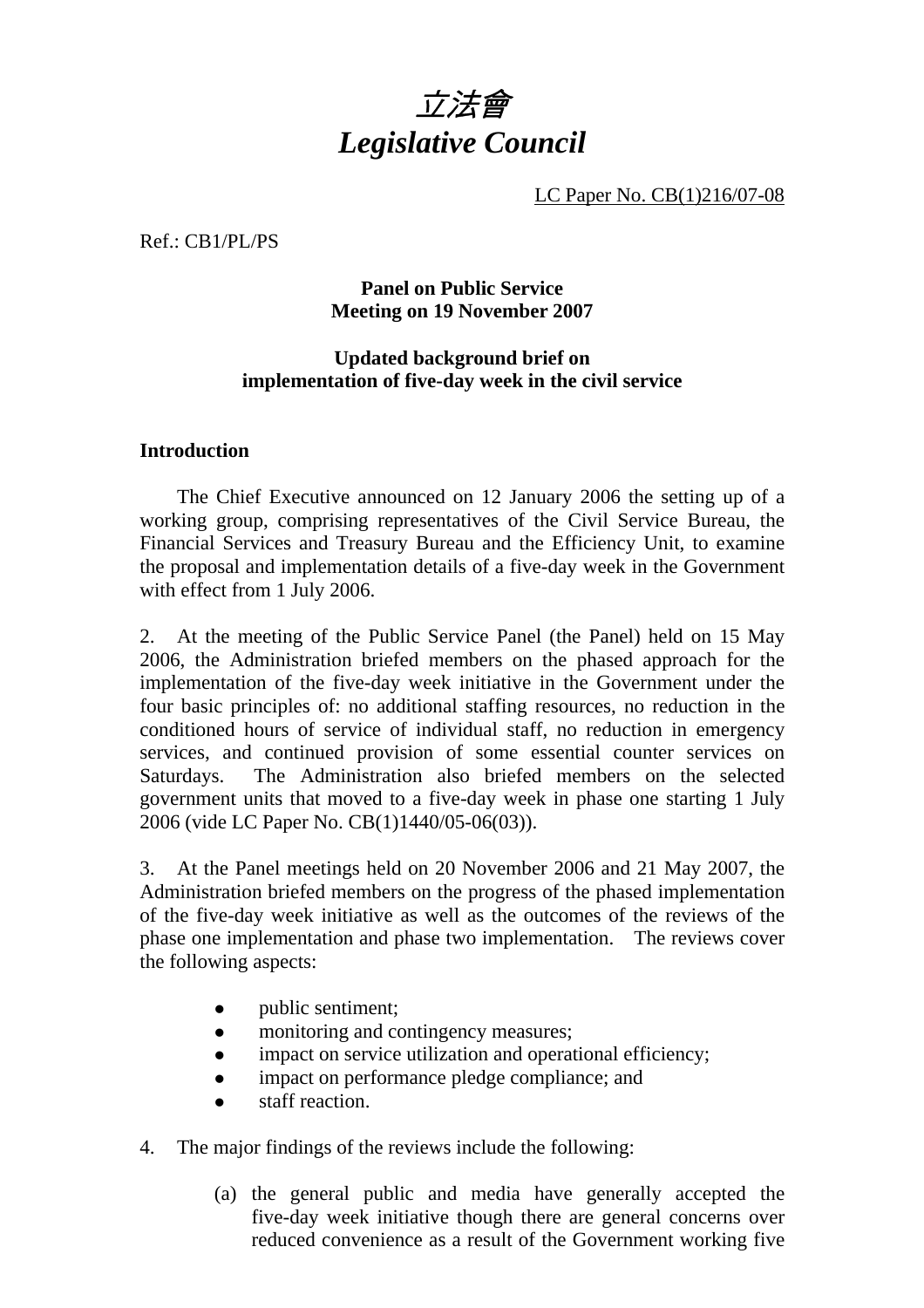days a week. Some also express disappointment that the Government does not mandate the five-day work pattern in the private sector;

- (b) in addition to government-wide publicity and targeted communication with stakeholders, bureaux and departments offering direct services to the public have provided a drop-in box or leave-a-message service at the closed counters/offices to render assistance to members of the public;
- (c) there is no evidence to suggest that a five-day week has led to an increase or decrease in overall service utilization, nor is there a noticeable change in the number of transactions conducted through alternative channels of service delivery;
- (d) the implementation of the five-day week initiative has not had any adverse impact on the Government's performance pledge compliance; and
- (e) most staff welcome the new arrangement but frontline staff not yet working on a five-day week continue to express their wish to migrate to the new work pattern. Requests for shortening of conditioned working hours have also been received.

5. Overall speaking, the Administration is satisfied with the implementation of the five-day week initiative.

6. In May 2007, the Administration estimated a total of 94 300 staff would be on a five-day week work mode (including those on a "five-day-work, two-day-off" duty pattern) by July 2007, comprising –

|                              | <b>Phase</b> | <b>Phase</b> | <b>Final</b> | <b>Total</b> |
|------------------------------|--------------|--------------|--------------|--------------|
|                              | One          | Two          | <b>Phase</b> |              |
| Staff working on weekdays    | 59 100       | 4 600        | 3 100        | 66 800       |
| only                         |              |              |              |              |
| Staff on a five-day-work and | 16 300       | 3 800        | 7400         | 27 500       |
| two-day-off duty pattern     |              |              |              |              |
| Sub-total                    | 75 400       | 8 4 0 0      | 10 500       | 94 300       |
|                              |              |              |              | (65%)        |
| Staff working more than five |              |              |              | 51 200       |
| days/shifts per week         |              |              |              | (35%)        |
|                              | <b>Total</b> |              |              | $145\,500^1$ |
|                              |              |              |              | $(100\%)$    |

 $1$  Excluding those civil servants working in government schools who follow the school calendar, those working in the Judiciary, Hospital Authority, Vocational Training Council, the Hong Kong Monetary Authority, etc.

 $\overline{a}$